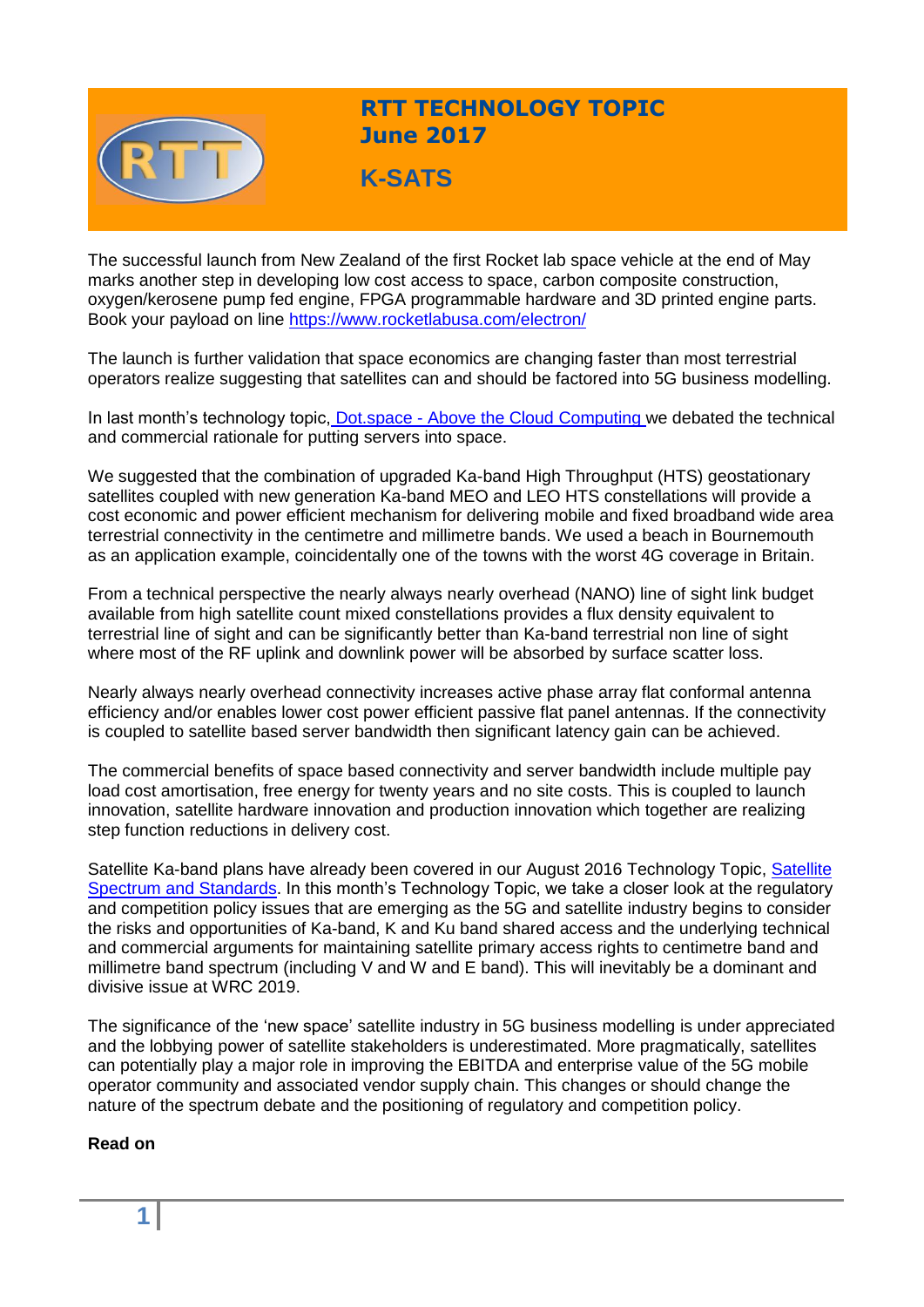First a reminder of the 'core' satellite bands defined in terms of the IEEE 521-1984 standard radar bands. These are summarized in Table 1 together with the present licensing regime. There are also constellations in the VHF band; the Orbcomm satellites for IOT are an example.

#### **Table 1 Core satellite bands**

| band       | S Band   | C Band    | X Band   | Ku-Band    | K-Band    | Ka-Band    | V Band           | W Band    |
|------------|----------|-----------|----------|------------|-----------|------------|------------------|-----------|
| 1-2 GHz    | 2-4 GHz  | $4-8$ GHz | 8-12 GHz | 12-18 GHz  | 18-27 GHz | 27-40 GHz  | 40-75GHz         | 75-110GHz |
| <b>GPS</b> | MSS      | T۷        | Military | Commercial | Militarv  | Commercial | Automotive radar |           |
| ∟icensed   | Licensed | Licensed  | _icensed | ∟icensed   | _icensed  | Licensed   | Unlicensed       |           |

The three most used orbits are summarized in Table 2

## **Table 2 Satellite orbits**

| Low Earth Orbits    | <b>Medium Earth Orbits</b> | <b>Geostationary Orbits</b> |
|---------------------|----------------------------|-----------------------------|
| 160 km - 2000 km    | 2000 - 36,000 km           | 36,000 kilometres           |
| 99 miles-1200 miles | 1200 miles- 22,000 miles   | 22,000 miles                |

The cost and performance trade-offs of these orbits are rehearsed intensively in the industry literature but can be summarized as lower latency for closer earth. Geostationary have the advantage of staying more or less in the same place in the sky. High count LEO and MEO constellations have the advantage of being more or less directly overhead for most of the time.

The three sizes of satellites are summarised in Table 3

#### **Table 3 Satellite size**

| .                            |                     |                     |                     |  |  |  |  |  |
|------------------------------|---------------------|---------------------|---------------------|--|--|--|--|--|
| .<br>-<br>satellites<br>PICC | satellites<br>-Nanc | satellites<br>Micro | Satellites<br>Macro |  |  |  |  |  |
| ka                           | .<br>n.<br>ιU       | 500<br>ำ N⊾         | 500'<br>Iz c<br>n   |  |  |  |  |  |

The relative advantages of Pico Sats, Nano Sats, Micro Sats and Macro Sats can be summarised in terms of available RF power and capability. Smaller satellites are useful for sensing and imaging applications; larger satellites are more suitable for supporting multiple transponders and complex and adaptive antenna arrays which support cell radius scaling from 2 to 1200 kilometres. New generation GSOs, for example third generation Ka-band Viasat satellites, have a throughput per satellite of 1000 gbps, three times the throughput of previous generation macro GSO satellites.

Any of the K bands (Ku, K and Ka-band) are capable of supporting the 3.5 GHZ+3.5 GHz pass bands that are the basic building block of high throughput satellites typically on a 250 MHz channel raster. These in turn could scale to the 5GHz + 5 GHz FDD pass band in E band (71-76, 81-86 GHz) either side of the automotive radar bands.

So there is plenty of bandwidth available and the combination of new generation high power GSO and high count LEO and MEO constellations delivers plenty of power but how good are the cost economics?

As discussed in last month's Technology Topic, a number of technology innovations are helping to reduce the cost of launching space assets and keeping them in orbit including reusable rockets (courtesy of Mr Musk) and electric satellites (lighter launch weight and longer life). Improvements in solar cells and RF power amplifier efficiency are increasing the amount of RF power available and this power can be adaptively focused on areas of demand using adaptive fractional beam width antennas. Terrestrial flat panel array adaptive beam tracking conformal antennas or optimised passive flat panel antennas deliver additional uplink and downlink gain. These improvements increase the value of space assets and the spectral assets associated with those space assets.

#### **Space asset, spectral asset and orbital asset value**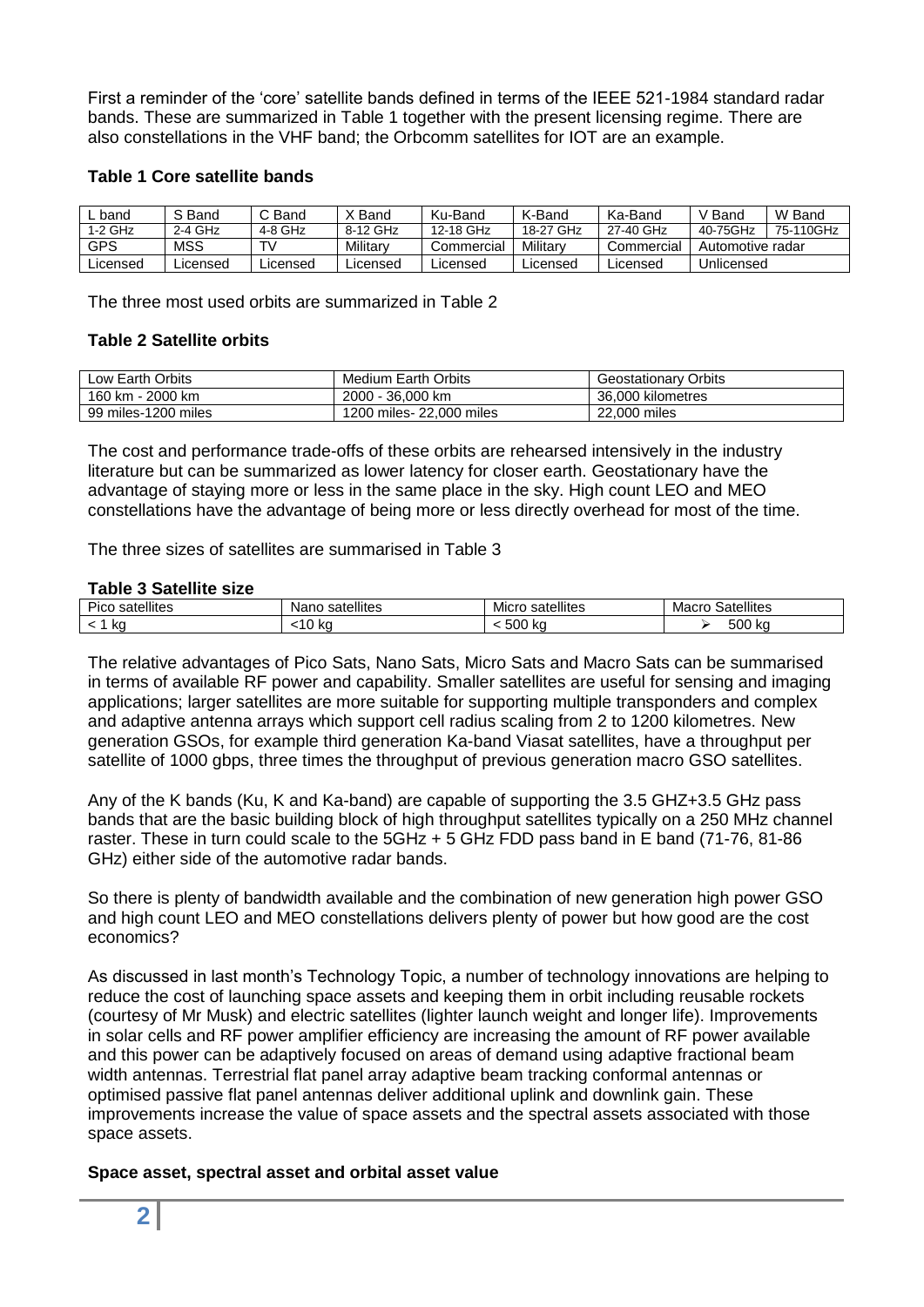Space asset value can be calculated on the basis of the amount of allocated spectrum, the quality and characteristics of the spectrum including the spectrum band plan, the mix of transponders on board the space asset, the level of interference to which the satellite might be exposed and for geostationary satellites, the orbital position and number of allocated slots. There may be some associated negative value in terms of debris damage risk and debris management cost - an emerging issue for high count LEO constellations.

A satellite may have a mix of C band, X band, Ku, K and Ka-band transponders supporting a mix of broadcast and bi-directional traffic. The level of interference within each band is a function of frequency reuse ratios and orbital separation.

For example, a 3 degree longitude separation produces 120 possible orbital slot positions; a two degree longitude separation produces (unsurprisingly) 180 satellite slots. A two degree separation is equivalent to a spacing distance of 1470 kilometres. The total satellite count in geostationary orbit is of the order of 1800 satellites. This includes satellites that are co-located, defined as appearing to be at the same position when viewed from earth via a satellite dish or flat panel array. Two Astra satellites at a longitude of 19.2 degrees east have a longitude separation of 0.0014575 degrees equivalent to a distance separation of one kilometre which in space terms is cosy.

Theoretically LEO and MEO satellites could also be co-located with coordinated station keeping maintaining space separation. This would double the RF bandwidth and double the RF power. Effectively this is angular power concentration as opposed to angular power separation. Simultaneous connectivity could also be supported from multiple satellites.

GSO Slot value is a function of the coverage footprint available in terms of the sea mass and land mass illuminated from the satellite. Space asset value is also a function of the capacity and RF power available from the satellite.

The rationale for installing Ka band transponders for example is to increase capacity and throughput relative to equivalent K and Ku-band transponders. These satellites are generically known as High Throughput (HTS) satellites (though see earlier comments, K and Ku band HTS constellations are also feasible and cost economic).

High throughput satellites are of course only useful if the capacity can be absorbed. This is described as fill rate. A fill rate of over 70% is considered as economic. Lower fill rates become progressively less attractive.

Interference is also managed by implementing band plans with FDD separation. As an example, Inmarsat have an FDD band plan at 28 GHz (Ka band) with four 250 MHz uplink channels between 28.35 GHz and 30 GHz paired with a downlink between 17.7 (Ku-band) and 21.2 GHz (K-band). This is combined with a military transponder at 30 to 31 GHz (Ka-band) with a downlink at 20.2 to 21.2 GHz (K band).

Note that it is going to be easier to coordinate coexistence between satellite and 5G terrestrial networks if 5G networks are also FDD – a detail not always appreciated by present 3GPP Release 15 work groups. Note also that much of the coordination will need to be resolved spatially rather than geographically.

O3B provide an example of space spectrum spatial separation. O3B's band plan for their Medium Earth Orbit constellation at 8062 kilometres is based on a Ka-band downlink at 17.7- 20.20 GHz and an uplink at 27.5 - 30 GHz.

Because there are military GSO users in the downlink band, the ITU define stringent EPFD (equivalent power flux density) limits. 03B are however able to demonstrate that the angular separation between their MEO satellites and GSO satellites in the same frequency band confines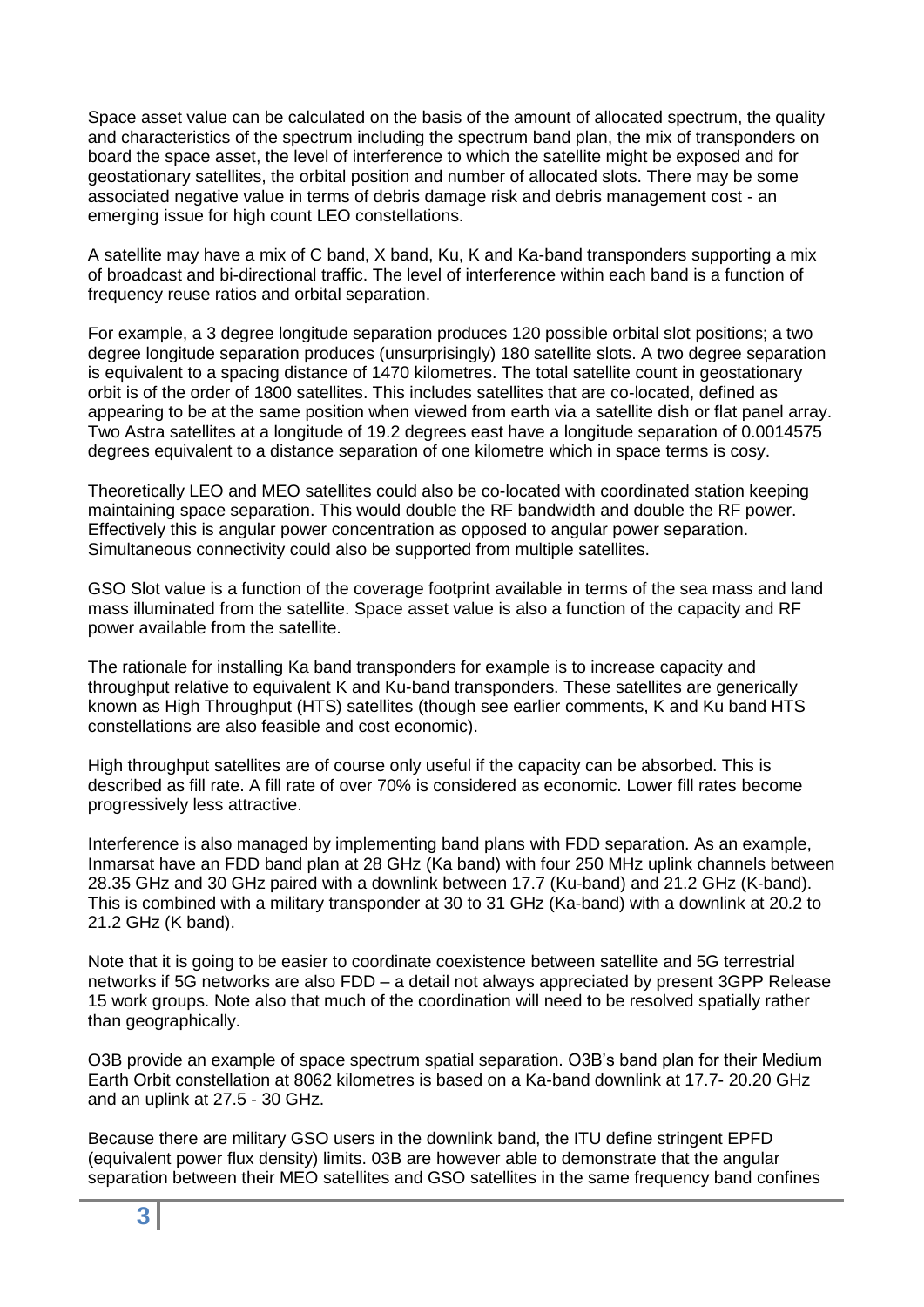any potential interference to a narrow range of equatorial latitudes, within approximately 5 degrees of the equator.

However this also means that it should be possible to deliver simultaneous coverage from an integrated MEO and GSO constellation with the MEO managing critical latency traffic and the GSO providing cost effective capacity. O3B and SES are in a persuasively good technical and commercial position to realise joint value from this spectral and space asset combination.

OneWeb and Space X and Dish Networks also all claim to have proprietary techniques for managing angular power separation. This is a critical enabler for 5G terrestrial systems where the satellite industry has prior art experience.



## **Inherent Angular Separation of 03B Orbit from GSO**

**Geostationary orbit** 

## **Regulatory and competition policy implications**

The satellite industry and mobile broadband industry have similar but different competition policy and regulatory regimes. For example regulators impose 'use it or lose it' license obligations on satellite operators to discourage paper satellites – satellites that only exist on paper as a construct for denying spectrum and orbital slots to potential competitors. Similar things happen in the mobile broadband industry with mobile operators buying spectrum so that competitors are unable to realize viable subscriber numbers.

Regulators are responsible for setting emission limits in the satellite industry to allow interference disputes to be resolved. Regulators have also intervened in cases where there has been a perceived risk of interference to space assets from terrestrial networks, Light Squared to GPS interference being a recent example. These interference risks tend to be over stated by the incumbent parties either deliberately for commercial reasons or due to cautious engineering assumptions. TV and mobile broadband coexistence arguments over the past ten years in the UHF band demonstrate the financial costs of these spectral disputes.

As the 03B example illustrates, system to system interference in the satellite sector is increasingly being managed in the spatial domain on the basis of angular power separation. This will also be the case in 5G terrestrial networks. However this on its own is not a justification for changing the access rights to allow 5G priority to Ka-band (or K, Ku and E band) spectrum particularly if the economic benefits of this are questionable.

There is the additional opportunity for existing LEO constellations to re-use their K-band and Ka band feeder and cross link spectrum for terrestrial HTS. A change in regulatory policy to allow this would transform the enterprise value of the 'legacy LEOS' (see graphic below).

## **Figure 1 Repurposing of K band and Ka band uplink and downlink feeder links**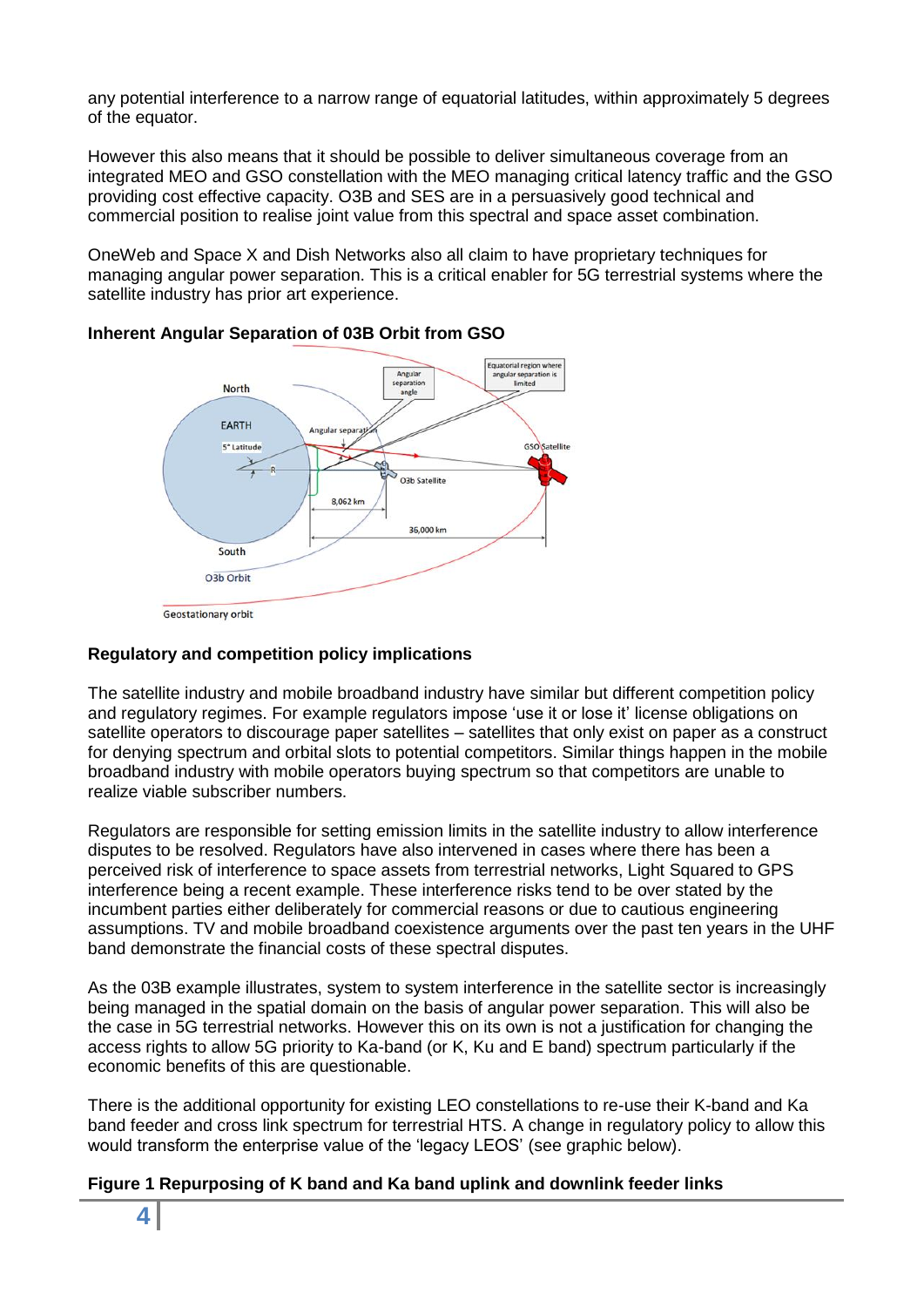

There is of course competition for capacity for military satellite systems across all of these bands (Ka, K, Ku and X band in particular) but there are equally strong technical arguments for moving more of these military systems to E band (60-90 GHz) releasing more HTS spectrum for commercial civilian (and consumer) applications.

Last but not least, high count LEO and MEO satellite constellations will require a new regulatory regime to address issues of debris management, collision avoidance and end of life deorbiting.

## **Summary**

Over the next two years leading up to WRC2019 we can expect intense lobbying and debate over 5G and satellite coexistence issues, real or imagined in Ka-band and to a lesser extent in all other satellite bands.

While this might be understandable, it is regrettable and will slow the pace of 5G and satellite Kaband HTS LEO, MEO and GSO adoption and constellation upgrades. More importantly it will reduce the potential added value to be realized from a closer integration between the mobile broadband industry, the satellite industry and their respective industry supply chains.

There is a strong technical and commercial argument that it will often be more cost economic to provide wide area terrestrial connectivity from a mix of GSO and LEO and MEO satellite Ka, K and Ku- band satellites rather than from terrestrial networks.

If this is the case, the enterprise value of the 5G mobile operator and satellite operator community would be mutually enhanced if the satellite industry maintained their primary access rights to Kaband and K and Ku-band spectrum with initial 5G terrestrial deployment concentrated on sub 6 GHz spectral assets.

## **Ends**

**Learn more about these topics -** resources for 5G engineering, marketing and policy teams

## **[5G and Satellite Workshop](http://www.rttonline.com/5G%20workshop.html)**

A two day multi-disciplinary workshop developed for engineering, marketing and financial team leaders and regulators planning, implementing or managing 5G and next generation satellite networks.

**5G BOOK – [5G Spectrum and Standards –](http://uk.artechhouse.com/5G-Spectrum-and-Standards-P1805.aspx) Geoff Varrall** Published by Artech House